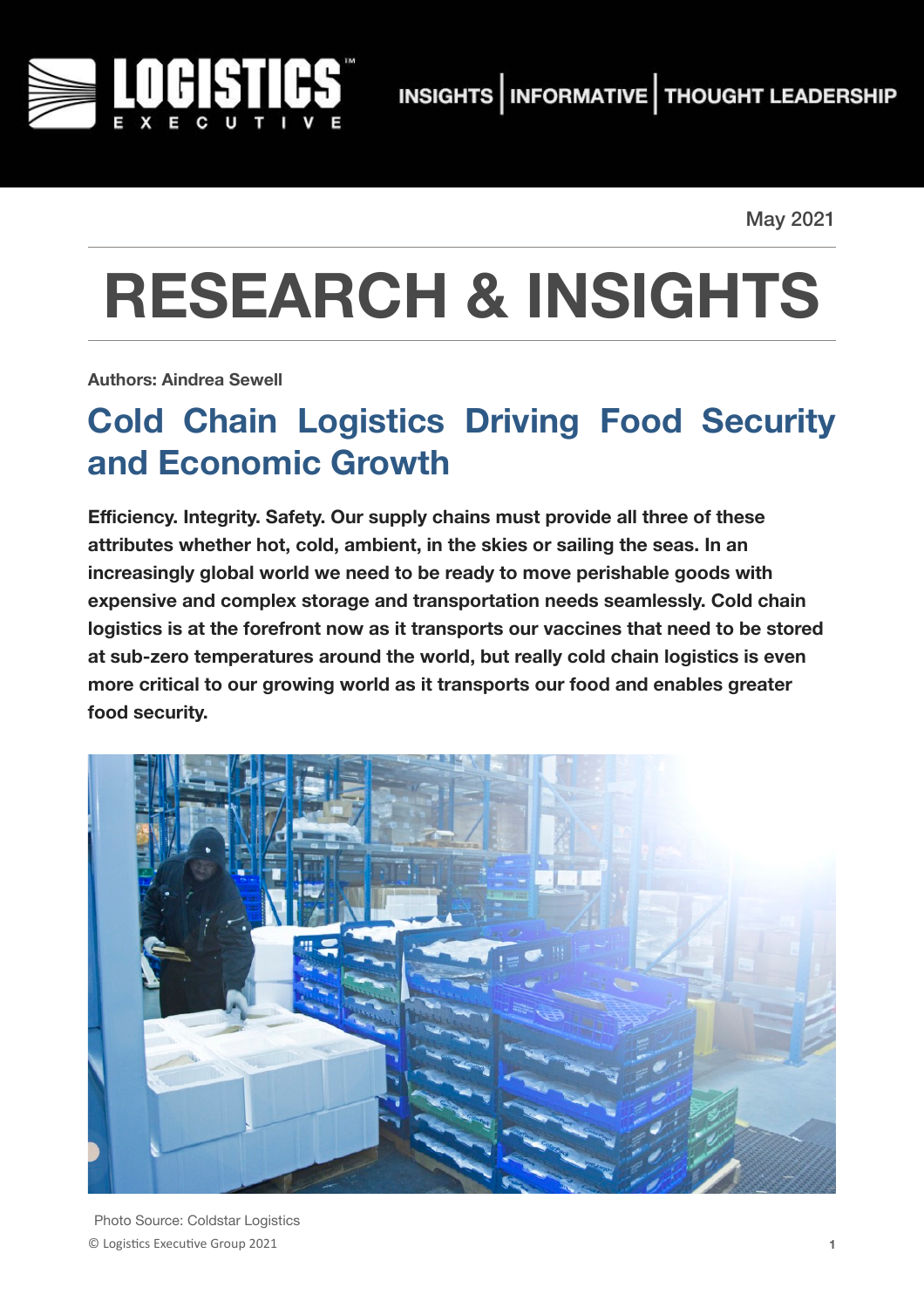According to the United Nations, we will have nearly 10 billion people on our planet by 2050. The extra 2 billion people between now and then will need to fed. In the last 12 months, most of us would have had a chance to watch popular documentaries such as David Attenborough's "A Life on Our Planet" and Ali Tabrizi's "Seaspiracy" and the common theme in both is that we simply will not be able to sustain current levels of food production to meet the 2050 population estimates. According to the Food and Agriculture Organisation (FAO), one-third of food produced for human consumption is lost or wasted globally, which amounts to about 1.3 billion tonnes per year.

Governments around the world are launching national food security strategies and exploring vertical farming as a means to increase production to prepare to future requirements, but a simpler solution may lie in our cold chain logistics services. Globally, we do not need to increase food production to meet the 2050 demands. **We simply need to reduce food wastage by providing end-to-end integrated cold chain services so that product integrity can be maintained throughout the product lifecycle.**

#### **The 2050 Problem**

More people will need more food. Global population expected to grow at a minimum of 2% annually till 2100 and there is a rise of the middle income consumer who will demand more meats and high value imported foods.

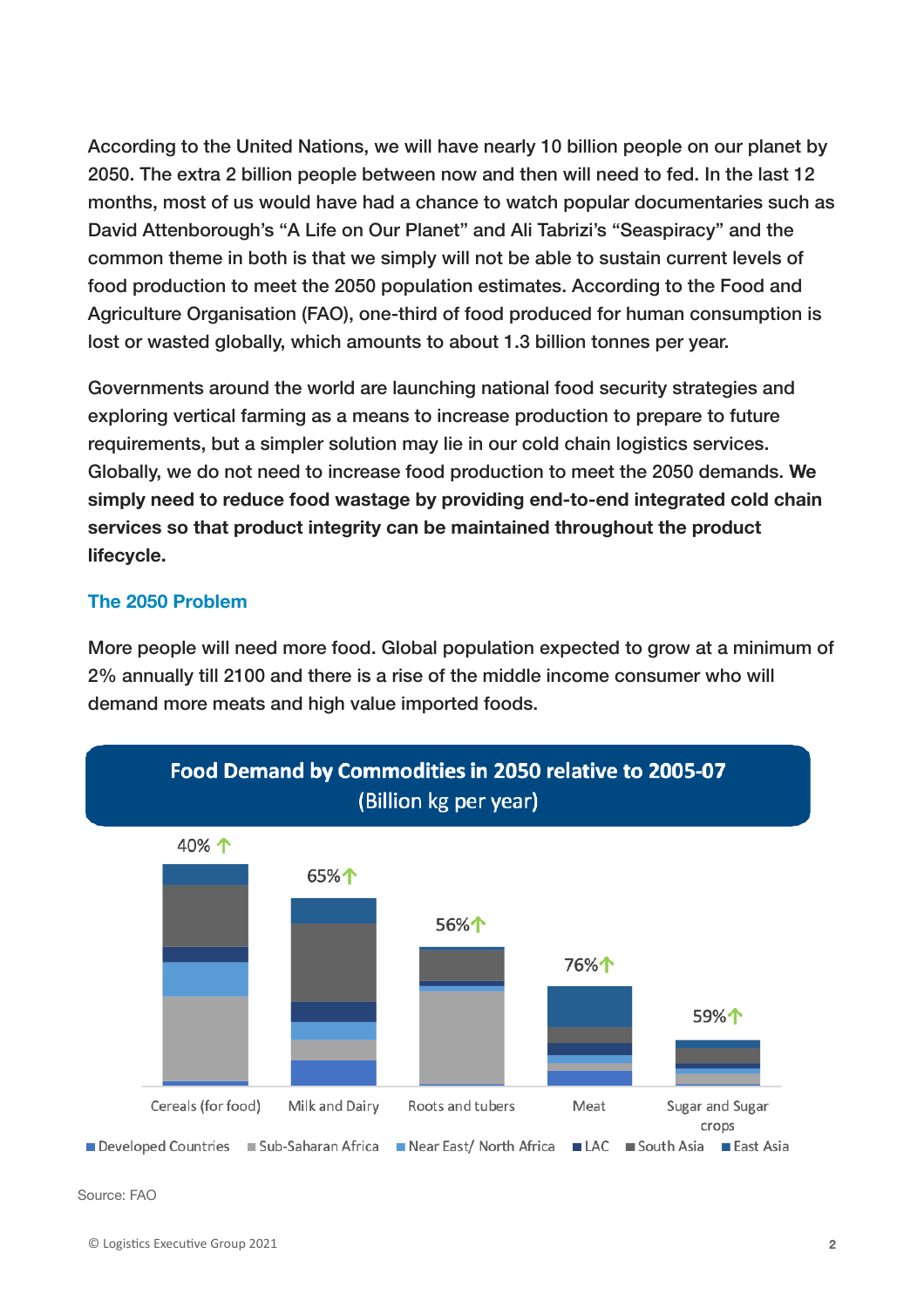Unfortunately, some of the world's highest fresh food production countries, have some of the least developed infrastructure to support their production volumes. This is what leads to such high wastage. The current solution is the innovations that we see occurring in agricultural technology to increase production. These are all great, but would be more effective if coupled with improvements in end-to-end integrated cold chain logistics.

#### **What does end-to-end integrated cold-chain services mean?**

Getting a product whether fruits, vegetables, meat, dairy or seafood into the cold chain as close to the time of harvest and keeping it at the appropriate temperature conditions from the farm, to the processing centre, in the transport vehicles, to the sea or air cargo, until the consumer receives it.

A cold chain maintains food quality and increases product integrity and lifespan. Using refrigerated warehouses, mobile chiller units, reefer trucking, reefer containerised shipping and temperature-controlled air cargo amongst other rapidly evolving technologies keeps our food at the best it can be.

### **Benefits of Cold Chain Logistics**

There are many benefits to the development of cold chain logistics, many of which spill-over to global trade, export growth and ultimately economy growth.



© Logis(cs Execu(ve Group 2021 **3** Source: KATO - Cold Chain Infrastructure and Related Industries, Logistics Executive Group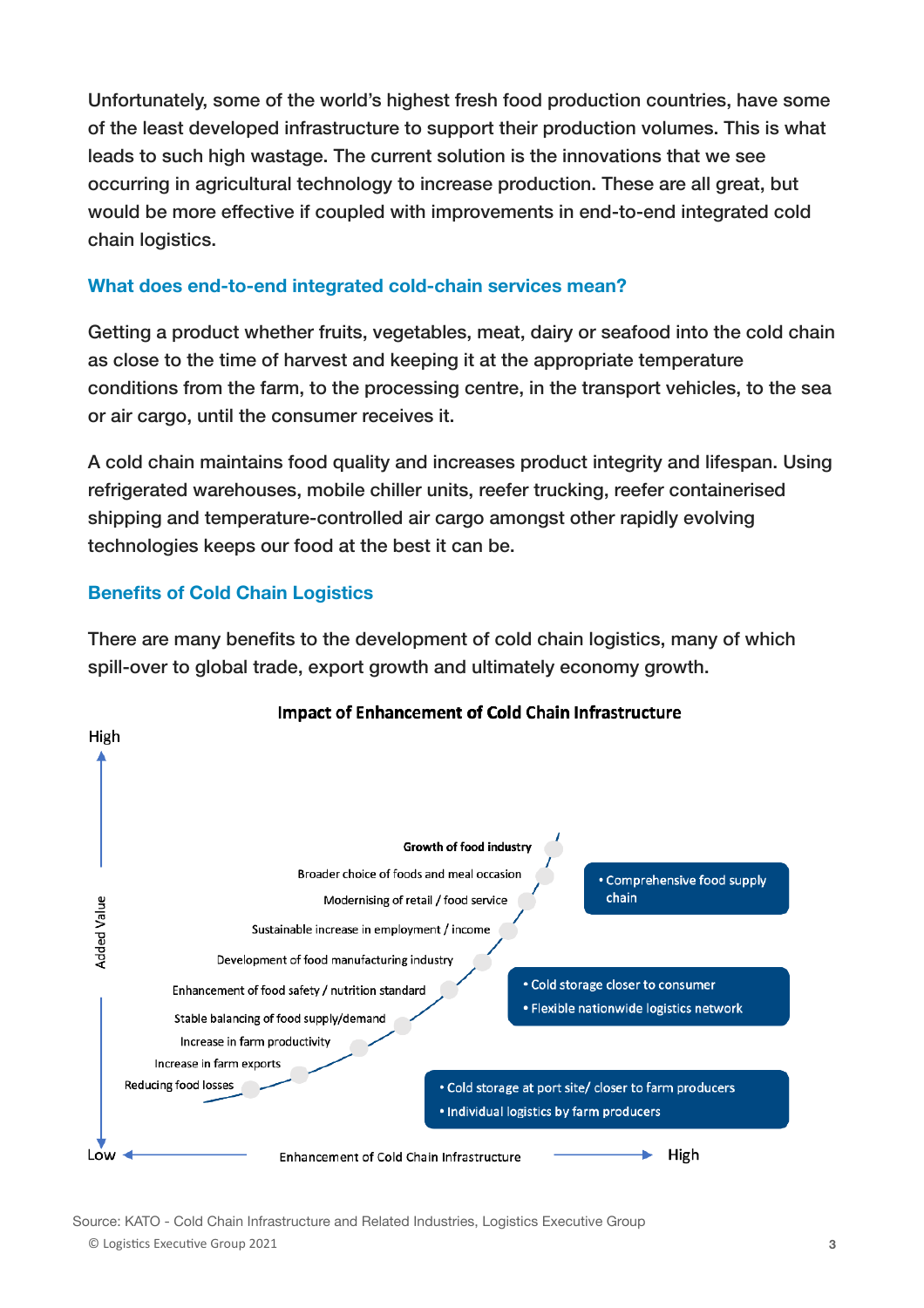#### **Trade impact benefits:**

- Improved food quality commands higher prices in global markets positively impacting GDP
- Less food wastage contributes to higher revenue potential for producers impacting income
- Farmers are able to fetch a higher price for their product which increases their standard of living and their ability to further invest in their farms
- Higher volume of production paves the way for the growth of the food processing industry creating new business

### **How do we implement cold chain logistics and who needs to be involved?**

Cold chain implementation is a long-term strategy for growth that needs to involve the government, private sector and producers. Cold chain cannot just be an isolated storage facility. Maintaining the temperature controlled link throughout the product journey is key to success.

Governments need to upgrade poor road networks to enable shorter travel times with perishable products, and they need to incentivize producers to put product into the cold chain to realise benefits.

Private sector usually has the cash and is ready to invest. The government needs to incentive them to build the necessary infrastructure such as capital intensive warehouses and temperature controlled technology.

Producers need to be educated that the current levels of approximately 1/3 wastage is not normal and can be reduced if the right practices are put in place and if they adopt the technology that is being made available.

As with any large-scale project, it is best to start with a feasibility study including but not limited to economic environment, market conditions (drivers, trends, future), production areas, market potential (markets, customers, volumes), warehousing and transport networks (current network capability/capability, quality and future network potential). This will provide insights into the success viability of the development of cold chain logistic product.

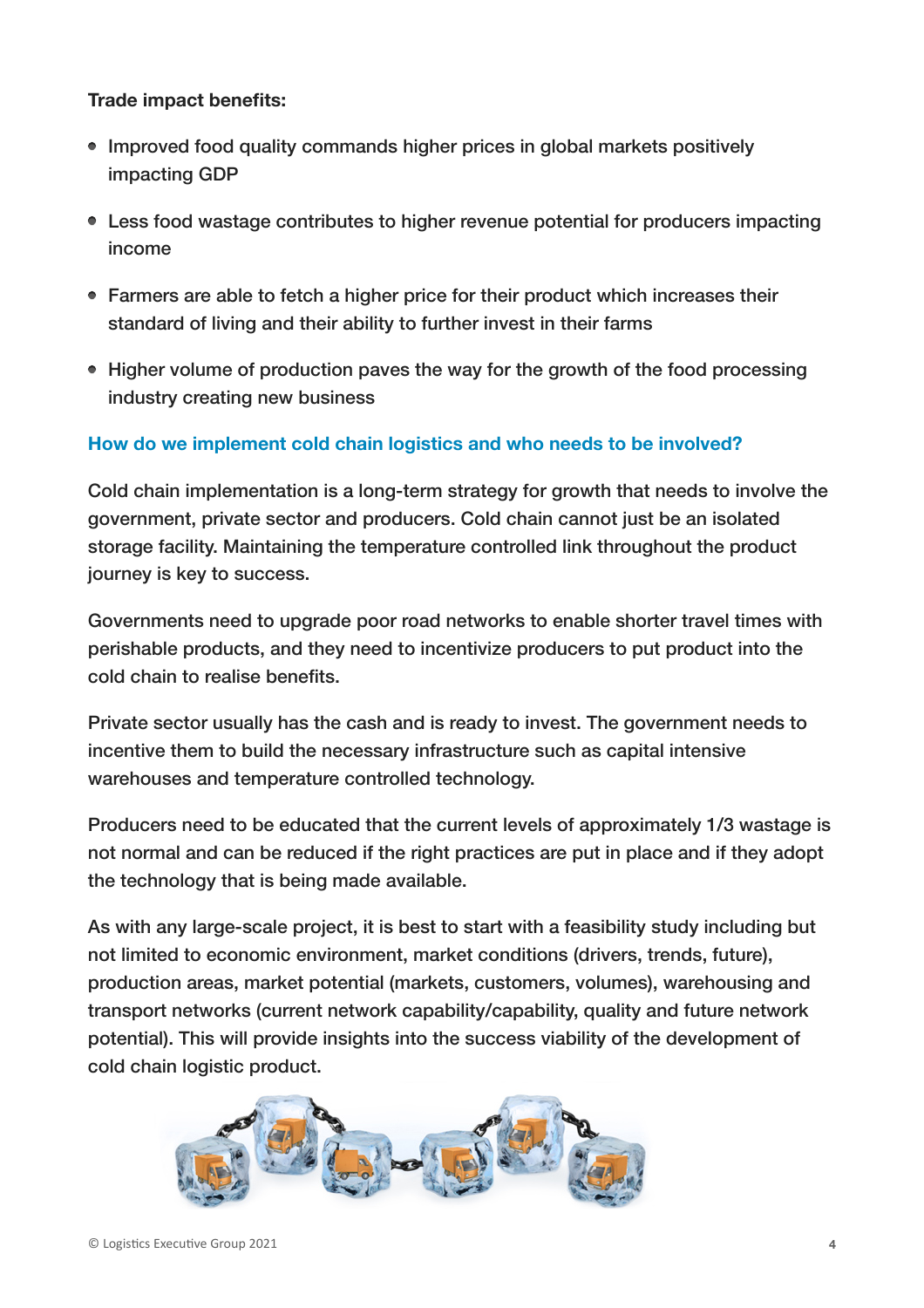#### **Closing thoughts**

In using cold chain to increase food security and grow the economy, you should consider how to:

- Increase food availability by solving a waste issue
- Increase available food volume for export
- Increase food exports as an earner for the country
- Improve the standards of cold chain storage, value added services and refrigerated transport
- Improve the value of food product being sold / grown by producers
- Help connect producers to new markets by introducing an end-to-end integrated cold chain logistics solution that ensures product integrity throughout the lifecycle